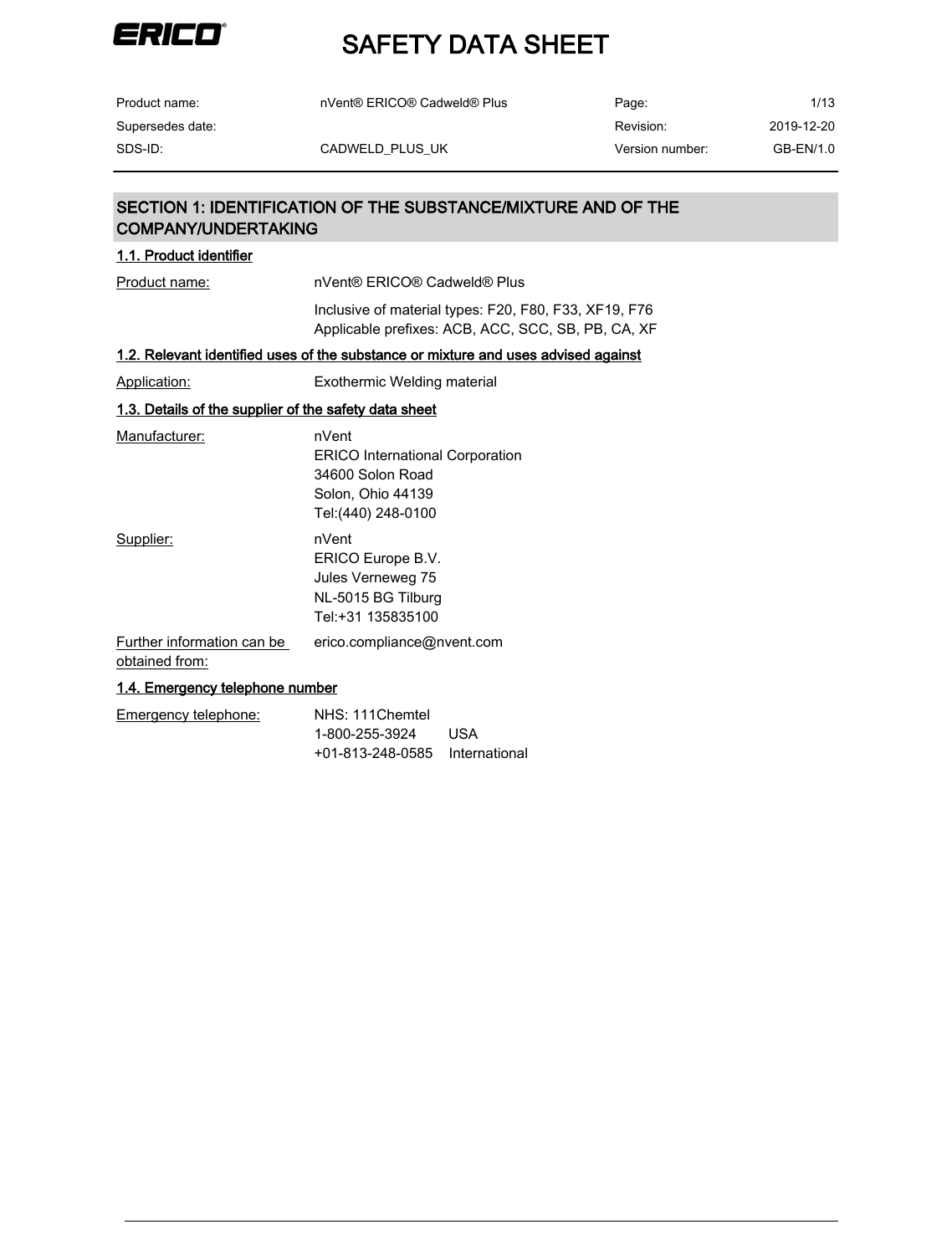| Product name:    | nVent® ERICO® Cadweld® Plus | Page:           | 2/13       |
|------------------|-----------------------------|-----------------|------------|
| Supersedes date: |                             | Revision:       | 2019-12-20 |
| SDS-ID:          | CADWELD PLUS UK             | Version number: | GB-EN/1.0  |

#### SECTION 2: HAZARDS IDENTIFICATION

#### 2.1. Classification of the substance or mixture

|    | ٦ |
|----|---|
| ۰. |   |

 $\frac{c_1}{c_2}$  Acute Tox. 4;H302 Acute Tox. 4;H332 Eye Dam. 1;H318 Aquatic Acute 1;H400 Aquatic Chronic 1;H410

#### 2.2. Label elements



|                    | <b>DANGER</b>                                                                                                                                                                                                                                                                                                                                                                                                                                                                                                               |
|--------------------|-----------------------------------------------------------------------------------------------------------------------------------------------------------------------------------------------------------------------------------------------------------------------------------------------------------------------------------------------------------------------------------------------------------------------------------------------------------------------------------------------------------------------------|
| Contains:          | Dicopper oxide                                                                                                                                                                                                                                                                                                                                                                                                                                                                                                              |
| H302               | Harmful if swallowed.                                                                                                                                                                                                                                                                                                                                                                                                                                                                                                       |
| H332               | Harmful if inhaled.                                                                                                                                                                                                                                                                                                                                                                                                                                                                                                         |
| H318               | Causes serious eye damage.                                                                                                                                                                                                                                                                                                                                                                                                                                                                                                  |
| H410               | Very toxic to aquatic life with long lasting effects.                                                                                                                                                                                                                                                                                                                                                                                                                                                                       |
|                    |                                                                                                                                                                                                                                                                                                                                                                                                                                                                                                                             |
| P <sub>260</sub>   | Do not breathe dust/fume                                                                                                                                                                                                                                                                                                                                                                                                                                                                                                    |
| P <sub>280</sub>   | Wear eye protection and gloves.                                                                                                                                                                                                                                                                                                                                                                                                                                                                                             |
| P301 + P312        | IF SWALLOWED: Call a POISON CENTER/doctor/ if you feel unwell.                                                                                                                                                                                                                                                                                                                                                                                                                                                              |
| P305 + P351 + P338 | IF IN EYES: Rinse cautiously with water for several minutes. Remove contact<br>lenses, if present and easy to do. Continue rinsing.                                                                                                                                                                                                                                                                                                                                                                                         |
| P310               | Immediately call a POISON CENTER/doctor.                                                                                                                                                                                                                                                                                                                                                                                                                                                                                    |
| P273               | Avoid release to the environment.                                                                                                                                                                                                                                                                                                                                                                                                                                                                                           |
| 2.3. Other hazards |                                                                                                                                                                                                                                                                                                                                                                                                                                                                                                                             |
| PBT/vPvB:          | This product does not contain any PBT or vPvB substances.                                                                                                                                                                                                                                                                                                                                                                                                                                                                   |
| Other:             | Dust may form explosive mixture with air. Improper use of the product or<br>inadequate preparation of the conductors, moulds or surroundings can result in<br>aggressive reactions. Self-propagating high temperature reaction will occur if<br>heated above ignition temperature. Generates molten metal in excess of 2000°C,<br>slag and dense, dusty smoke. The molten product can cause serious burns.<br>Inhalation of powder or fumes may cause metal fume fever. Exposure to reaction<br>by-products: See section 8. |

#### SECTION 3: COMPOSITION/INFORMATION ON INGREDIENTS

#### 3.2. Mixtures

Only classified substances above threshold limits or substances with an exposure limit are shown.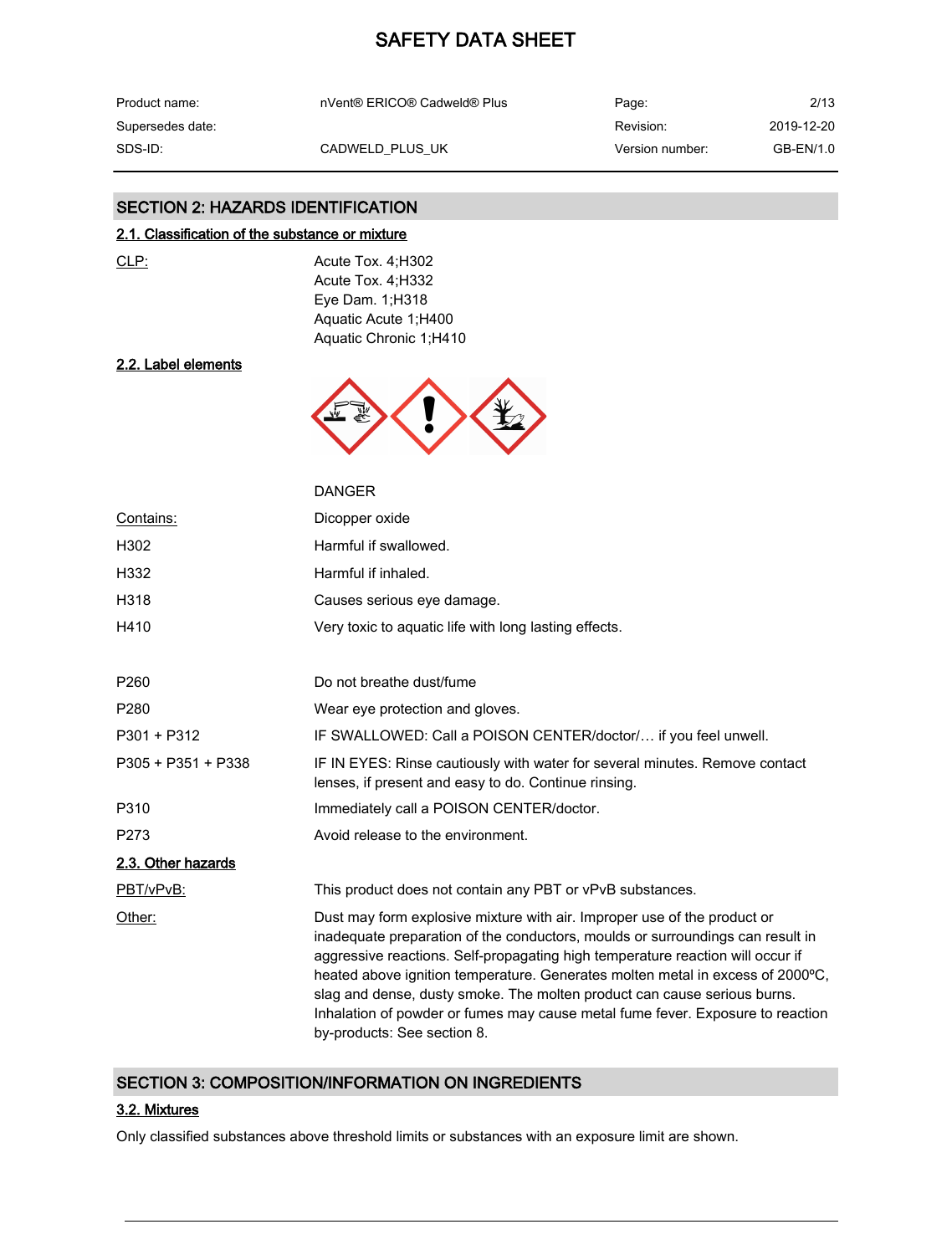| Product name:    | nVent® ERICO® Cadweld® Plus | Page:           | 3/13       |
|------------------|-----------------------------|-----------------|------------|
| Supersedes date: |                             | Revision:       | 2019-12-20 |
| SDS-ID:          | CADWELD PLUS UK             | Version number: | GB-EN/1.0  |

CLP:

| $\frac{9}{6}$ : | CAS-No.:  | EC No.:   | <b>REACH Reg.</b><br><u>No:</u> | Chemical name:                | <b>Hazard</b><br>classification:                                                                                           | Notes: |
|-----------------|-----------|-----------|---------------------------------|-------------------------------|----------------------------------------------------------------------------------------------------------------------------|--------|
| 25-85           | 1317-39-1 | 215-270-7 | $\overline{\phantom{a}}$        | Dicopper oxide                | Acute Tox. 4; H302<br>Acute Tox. 4;H332<br>Eye Dam. 1; H318<br><b>Aquatic Acute</b><br>1;H400<br>Aquatic Chronic<br>1;H410 |        |
| $1 - 30$        | 1317-38-0 | 215-269-1 | $\overline{\phantom{a}}$        | Copper oxide                  | <b>Aquatic Acute</b><br>1;H400<br>Aquatic Chronic<br>1,H410                                                                |        |
| $1 - 30$        | 7440-50-8 | 231-159-6 | $\overline{\phantom{a}}$        | Copper                        | <b>Aquatic Acute</b><br>1,H400<br>Aquatic Chronic<br>3;H412                                                                |        |
| $5 - 10$        | 7429-90-5 | 231-072-3 | $\overline{\phantom{a}}$        | Aluminium powder (stabilised) | Flam. Sol. 1;H228<br>Water-react.<br>2;H261<br>Skin Irrit. 2;H315<br>Eye Irrit. 2;H319<br>STOT SE 3;H335                   |        |
| $1 - 5$         | 7440-31-5 | 231-141-8 | $\overline{\phantom{a}}$        | Tin                           |                                                                                                                            | #      |
| $0.1 - 1$       | 7789-75-5 | 232-188-7 | $\overline{\phantom{a}}$        | Calcium fluoride              |                                                                                                                            | #      |

References: The full text for all hazard statements is displayed in section 16.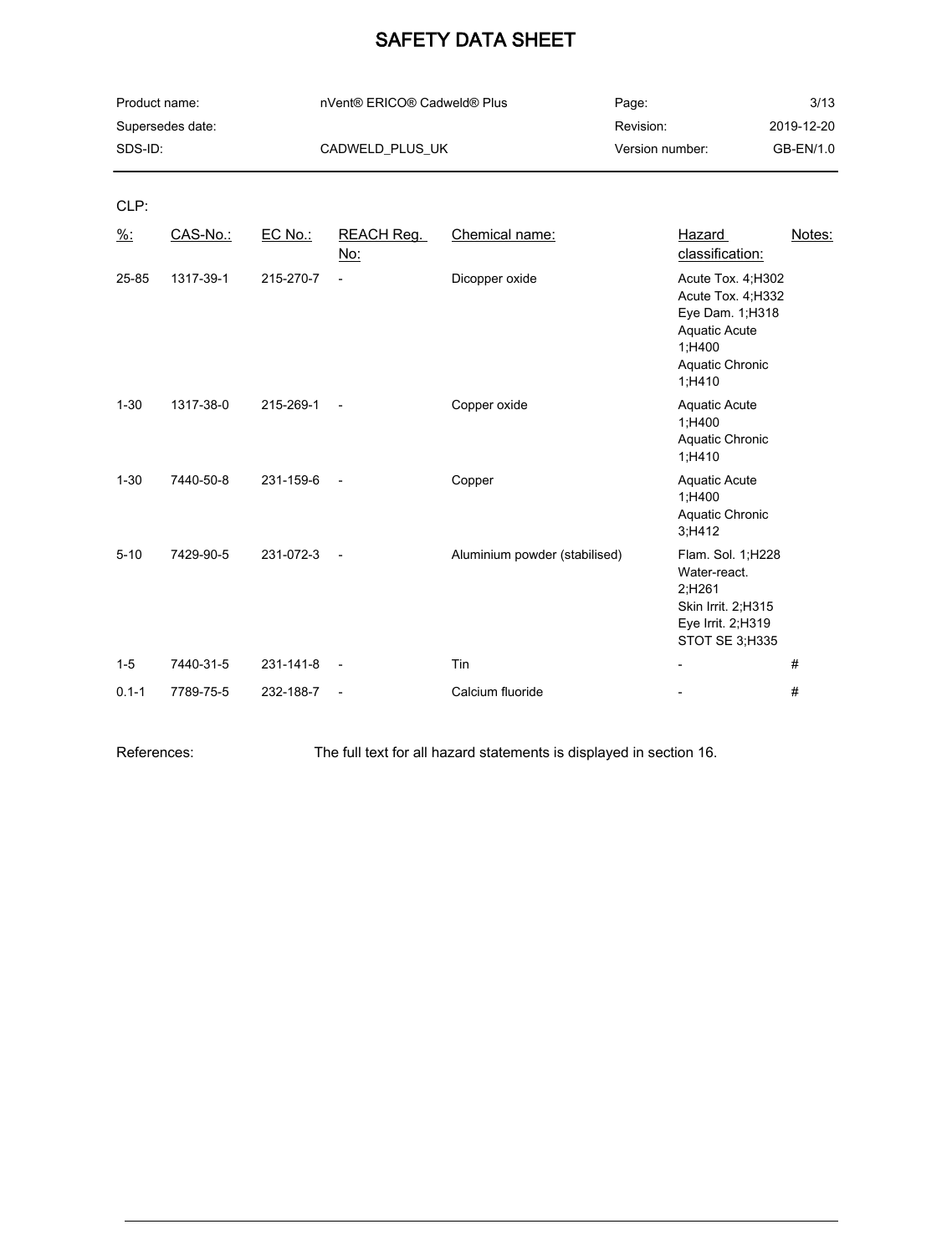| Product name:    | nVent® ERICO® Cadweld® Plus | Page:           | 4/13       |
|------------------|-----------------------------|-----------------|------------|
| Supersedes date: |                             | Revision:       | 2019-12-20 |
| SDS-ID:          | CADWELD PLUS UK             | Version number: | GB-EN/1.0  |

#### SECTION 4: FIRST AID MEASURES

#### 4.1. Description of first aid measures

Molten product will cause skin burns and if in contact with eyes while in a molten state may cause serious damage.

| Inhalation:       | Inhalation of welding fumes/Dust inhalation: Move into fresh air and keep at rest.<br>In case of persistent throat irritation or coughing: Seek medical attention and<br>bring these instructions.                                            |
|-------------------|-----------------------------------------------------------------------------------------------------------------------------------------------------------------------------------------------------------------------------------------------|
| Skin contact:     | Remove contaminated clothes and rinse skin thoroughly with water. If material is<br>hot, treat for thermal burns and get immediate medical attention.                                                                                         |
| Eye contact:      | Dust in the eyes: Do not rub eye. Immediately flush with plenty of water for at<br>least 15 minutes. Remove any contact lenses and open eyelids widely. If irritation<br>persists: Seek medical attention and bring along these instructions. |
| Ingestion:        | Immediately rinse mouth and drink plenty of water. Keep person under<br>observation. If person becomes uncomfortable seek hospital and bring these<br>instructions.                                                                           |
|                   | 4.2. Most important symptoms and effects, both acute and delayed                                                                                                                                                                              |
| Symptoms/effects: | Inhalation of powder or fumes may cause metal fume fever. Symptoms like                                                                                                                                                                       |

headache, fatigue and nausea may appear. See section 11 for more detailed

## 4.3. Indication of any immediate medical attention and special treatment needed

Medical attention/treatments: Burns (in contact with molten metal, slag or hot equipment): Flush with water immediately. While flushing, remove clothes which do not adhere to affected area. Call an ambulance. Continue flushing during transport to hospital.

information on health effects and symptoms.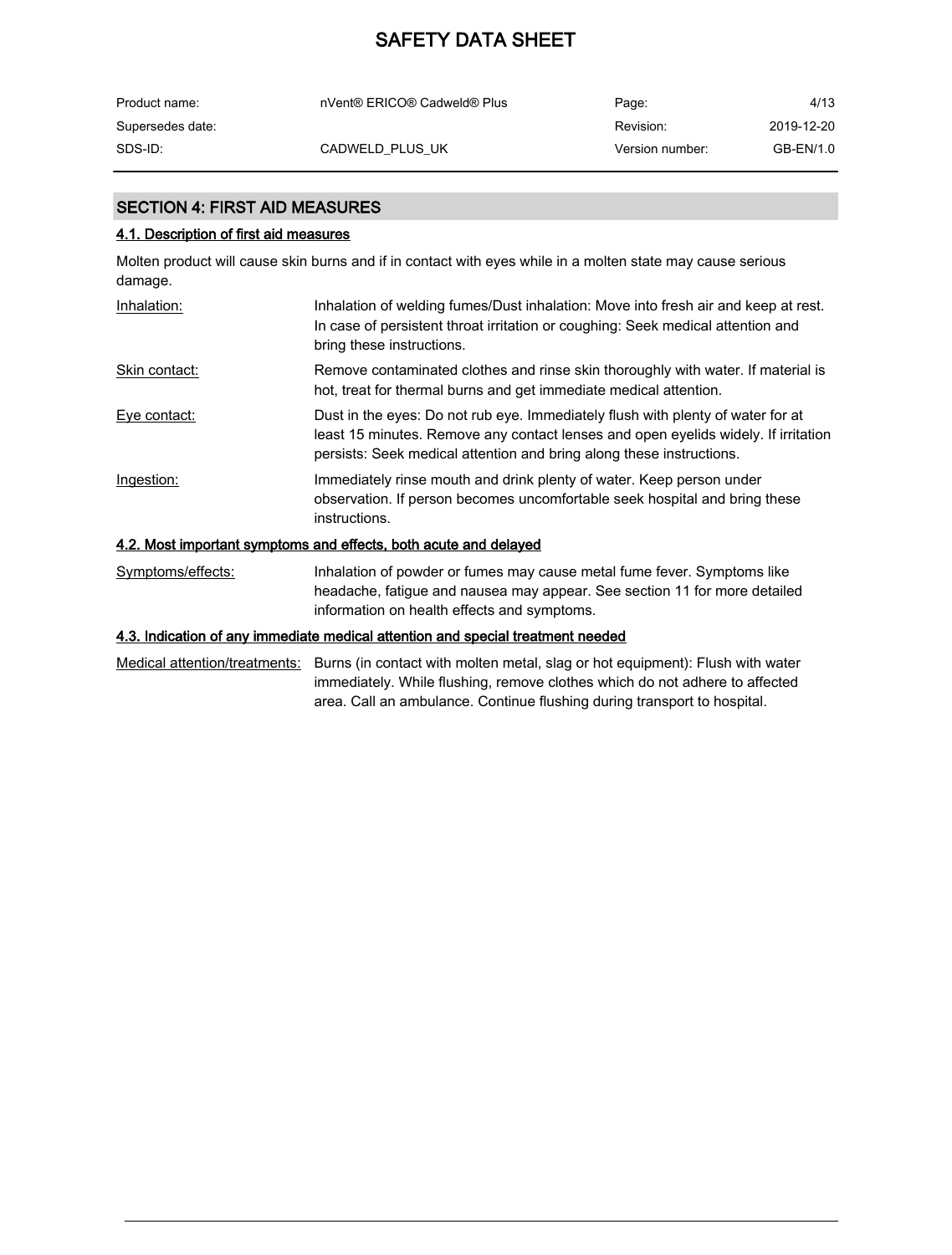| Product name:    | nVent® ERICO® Cadweld® Plus | Page:           | 5/13       |
|------------------|-----------------------------|-----------------|------------|
| Supersedes date: |                             | Revision:       | 2019-12-20 |
| SDS-ID:          | CADWELD PLUS UK             | Version number: | GB-EN/1.0  |

| <b>SECTION 5: FIREFIGHTING MEASURES</b>                    |                                                                                                                                                                                                                                                                                                                                                                     |
|------------------------------------------------------------|---------------------------------------------------------------------------------------------------------------------------------------------------------------------------------------------------------------------------------------------------------------------------------------------------------------------------------------------------------------------|
| 5.1. Extinguishing media                                   |                                                                                                                                                                                                                                                                                                                                                                     |
| <b>Extinguishing media:</b>                                | Extinguish with dry sand and/or flood with large amounts of water.                                                                                                                                                                                                                                                                                                  |
|                                                            | Extinguishing media which are not suitable: Hand water buckets or hand storage<br>pumps. Molten metal contact with water can cause small pockets of superheated<br>steam.                                                                                                                                                                                           |
|                                                            | Use fire-extinguishing media appropriate for surrounding materials.                                                                                                                                                                                                                                                                                                 |
| 5.2. Special hazards arising from the substance or mixture |                                                                                                                                                                                                                                                                                                                                                                     |
| Specific hazards:                                          | During fire, gases hazardous to health may be formed.<br>Ignition temperature: >950°C                                                                                                                                                                                                                                                                               |
|                                                            | In the event that the packaging materials are ignited, the immediate and direct<br>application of large quantities of water will effectively eliminate the spread of fire<br>to the surrounding areas. The ignition of the packaging materials may, in rare<br>cases, lead to ignition. Direct application of a continuous heavy stream of water is<br>recommended. |
|                                                            | Ignition of large quantities of exothermic materials may result in large volumes of<br>dense smoke.                                                                                                                                                                                                                                                                 |
| 5.3. Advice for firefighters                               |                                                                                                                                                                                                                                                                                                                                                                     |
| Protective equipment for fire-<br>fighters:                | Selection of respiratory protection for fire fighting: follow the general fire<br>precautions indicated in the workplace.                                                                                                                                                                                                                                           |

#### SECTION 6: ACCIDENTAL RELEASE MEASURES

#### 6.1. Personal precautions, protective equipment and emergency procedures

Personal precautions: Avoid inhalation of dust. Do not breathe fumes. Avoid contact with skin and eyes. Follow precautions for safe handling described in this safety data sheet.

Remove sources of ignition. Ventilate well.

#### 6.2. Environmental precautions

**Environmental** precautions: Precaution should be taken to prevent hot material and reaction byproducts from contact with combustible materials in surrounding areas. Avoid spreading dust or contaminated materials. Avoid discharge to the aquatic environment. Contact local authorities in case of spillage to drain/aquatic environment.

#### 6.3. Methods and material for containment and cleaning up

| Methods for cleaning up: | Remove sources of ignition. Sweep up spilled substance and remove to safe         |
|--------------------------|-----------------------------------------------------------------------------------|
|                          | place.                                                                            |
|                          | For large spills use natural fiber brush or broom with a conductive, non-sparking |
|                          | pan.                                                                              |

#### 6.4. Reference to other sections

| References: |  | For personal protection, see section 8. For waste disposal, see section 13. |  |  |
|-------------|--|-----------------------------------------------------------------------------|--|--|
|             |  |                                                                             |  |  |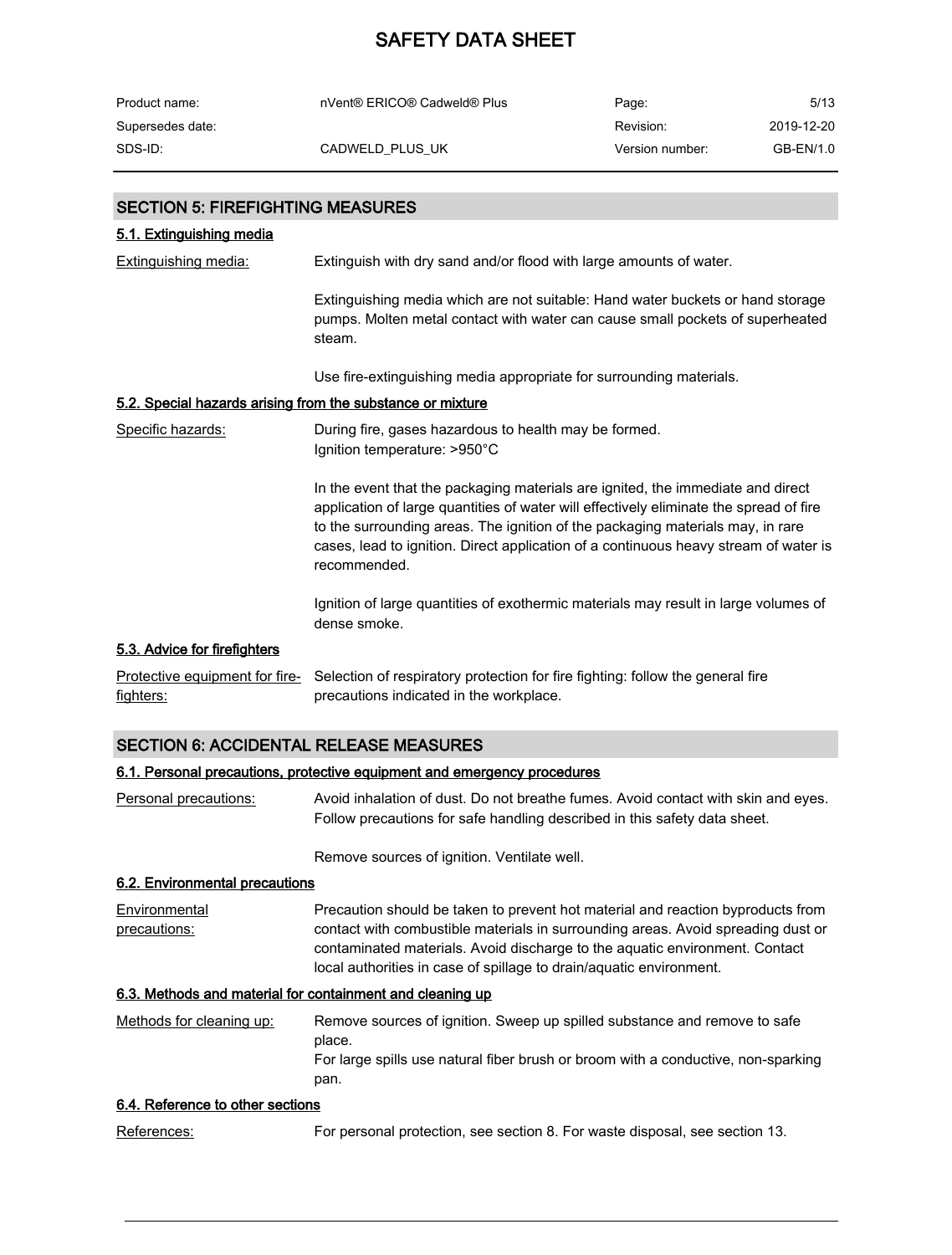| Product name:    | nVent® ERICO® Cadweld® Plus | Page:           | 6/13       |
|------------------|-----------------------------|-----------------|------------|
| Supersedes date: |                             | Revision:       | 2019-12-20 |
| SDS-ID:          | CADWELD PLUS UK             | Version number: | GB-EN/1.0  |

### SECTION 7: HANDLING AND STORAGE

## 7.1. Precautions for safe handling

| Safe handling advice:                   | Avoid inhalation of dust. Do not breathe fumes. Avoid contact with skin and eyes.<br>Observe good chemical hygiene practices. nVent ERICO Cadweld Plus Welding<br>and Filler Materials are designed for use in nVent ERICO Cadweld equipment<br>only. Use of improper or damaged equipment can lead to exposure to molten<br>metal and reaction byproducts, resulting in personal injury. |
|-----------------------------------------|-------------------------------------------------------------------------------------------------------------------------------------------------------------------------------------------------------------------------------------------------------------------------------------------------------------------------------------------------------------------------------------------|
| Technical measures:                     | Do not smoke or use open fire or other sources of ignition. Work practice should<br>minimise risk of contact.                                                                                                                                                                                                                                                                             |
| Technical precautions:                  | Confined space: Local exhaust is recommended.                                                                                                                                                                                                                                                                                                                                             |
|                                         | 7.2. Conditions for safe storage, including any incompatibilities                                                                                                                                                                                                                                                                                                                         |
| Technical measures for safe<br>storage: | nVent ERICO Cadweld Plus Welding and Filler Materials should be stored in a<br>clean, dry and secure location. Storage should include provisions to minimize<br>rough handling, excessive vibration and physical abuse. All outer packages must<br>be stored in accordance with label markings.                                                                                           |
| Storage conditions:                     | If evidence is present of damaged or contaminated products, these units should<br>not be used.                                                                                                                                                                                                                                                                                            |
|                                         | If proper storage is maintained, nVent ERICO Cadweld Plus Materials do not<br>exhibit any storage or shelf life.                                                                                                                                                                                                                                                                          |
| 7.3. Specific end use(s)                |                                                                                                                                                                                                                                                                                                                                                                                           |
| Specific use(s):                        | Welding material                                                                                                                                                                                                                                                                                                                                                                          |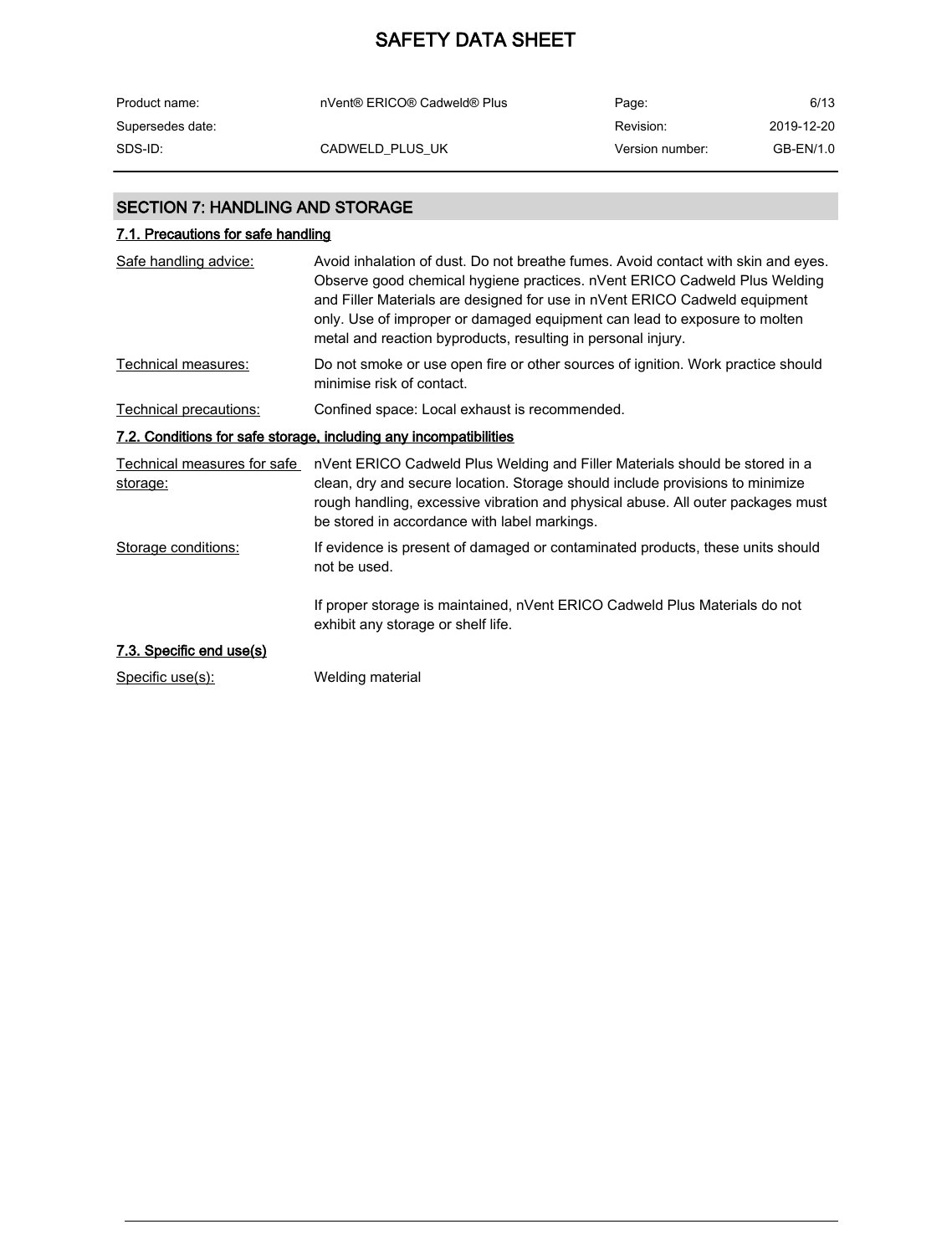| Product name:    | nVent® ERICO® Cadweld® Plus | Page:           | 7/13       |
|------------------|-----------------------------|-----------------|------------|
| Supersedes date: |                             | Revision:       | 2019-12-20 |
| SDS-ID:          | CADWELD PLUS UK             | Version number: | GB-EN/1.0  |

#### SECTION 8: EXPOSURE CONTROLS/PERSONAL PROTECTION

#### 8.1. Control parameters

A detailed fume analysis was conducted on nVent ERICO Cadweld Plus Welding Materials. Reaction byproducts were tested for total dust, respirable dust, metals, acids, fluorides, various elements, and volatile organic compounds (VOC's). All sampling and analysis followed methodologies dictated by the National Institute of Occupational Safety and Health (NIOSH) and by the Occupational Safety and Health Administration (OSHA). A certified Industrial Hygienist did the sample collection and independent

Occupational exposure limits:

| CAS-No.:  | Chemical name:                               | <u>As:</u>               | Exposure limits:     | Type:       | Notes:                   | References |
|-----------|----------------------------------------------|--------------------------|----------------------|-------------|--------------------------|------------|
|           |                                              |                          |                      |             |                          | Δ          |
| 7429-90-5 | Aluminium metal,<br>respirable dust          |                          | 4 mg/m $3$           | TWA         |                          | EH40       |
| 7429-90-5 | Aluminium metal,<br>inhalable dust           |                          | 10 $mg/m3$           | TWA         |                          | EH40       |
| 7440-21-3 | Silicon, respirable dust                     | $\overline{\phantom{a}}$ | 4 mg/m $3$           | TWA         |                          | EH40       |
| 7440-21-3 | Silicon, inhalable dust                      | $\overline{\phantom{a}}$ | 10 $mg/m3$           | TWA         |                          | EH40       |
| 7440-50-8 | Copper, dusts and mists                      | Cu                       | 1 mg/m $3$           | TWA         | $\overline{\phantom{a}}$ | EH40       |
|           |                                              | -                        | 2 mg/m $3$           | <b>STEL</b> | 15 <sub>min</sub>        |            |
| 7440-50-8 | Copper, fume                                 |                          | $0.2$ mg/m $3$       | <b>TWA</b>  |                          | EH40       |
|           | Tin compounds, inorganic Sn<br>(except SnH4) |                          | 2 $mg/m3$            | TWA         |                          | EH40       |
|           |                                              | $\overline{\phantom{0}}$ | 4 mg/m $3$           | <b>STEL</b> | 15min                    |            |
|           | Fluoride (inorganic)                         | F                        | $2.5 \text{ mg/m}$ 3 | <b>TWA</b>  |                          | EH40       |
| Notes:    |                                              | EH40: EH40/2005.         |                      |             |                          |            |

#### 8.2. Exposure controls

| Engineering measures:  | Provide adequate ventilation. Observe Occupational Exposure Limits and<br>minimise the risk of inhalation of dust and fumes.                                                                                                                                                                                              |
|------------------------|---------------------------------------------------------------------------------------------------------------------------------------------------------------------------------------------------------------------------------------------------------------------------------------------------------------------------|
| Personal protection:   | Personal protection equipment should be chosen according to the relevant<br>standards and in discussion with the supplier of the personal protective<br>equipment. Use special welding equipment for protection of eyes, skin and<br>respiratory system.                                                                  |
| Respiratory equipment: | Normal use precludes use of special protection as material is generally used<br>out of doors, in small quantities and is of short duration. In case of inadequate<br>ventilation and work of long duration or on large surface areas in confined<br>rooms. Wear suitable respiratory equipment for dusts and metal fumes. |
| Hand protection:       | Heat insulated protective gloves. Recommended for handling hot equipment.                                                                                                                                                                                                                                                 |
| Eye protection:        | Wear goggles/face shield. Avoid direct eye contact with "flash" of light from<br>reaction.                                                                                                                                                                                                                                |
| Skin protection:       | Use protective clothing, which covers arms and legs.                                                                                                                                                                                                                                                                      |
| Hygiene measures:      | Wash hands after handling. Change contaminated clothing.                                                                                                                                                                                                                                                                  |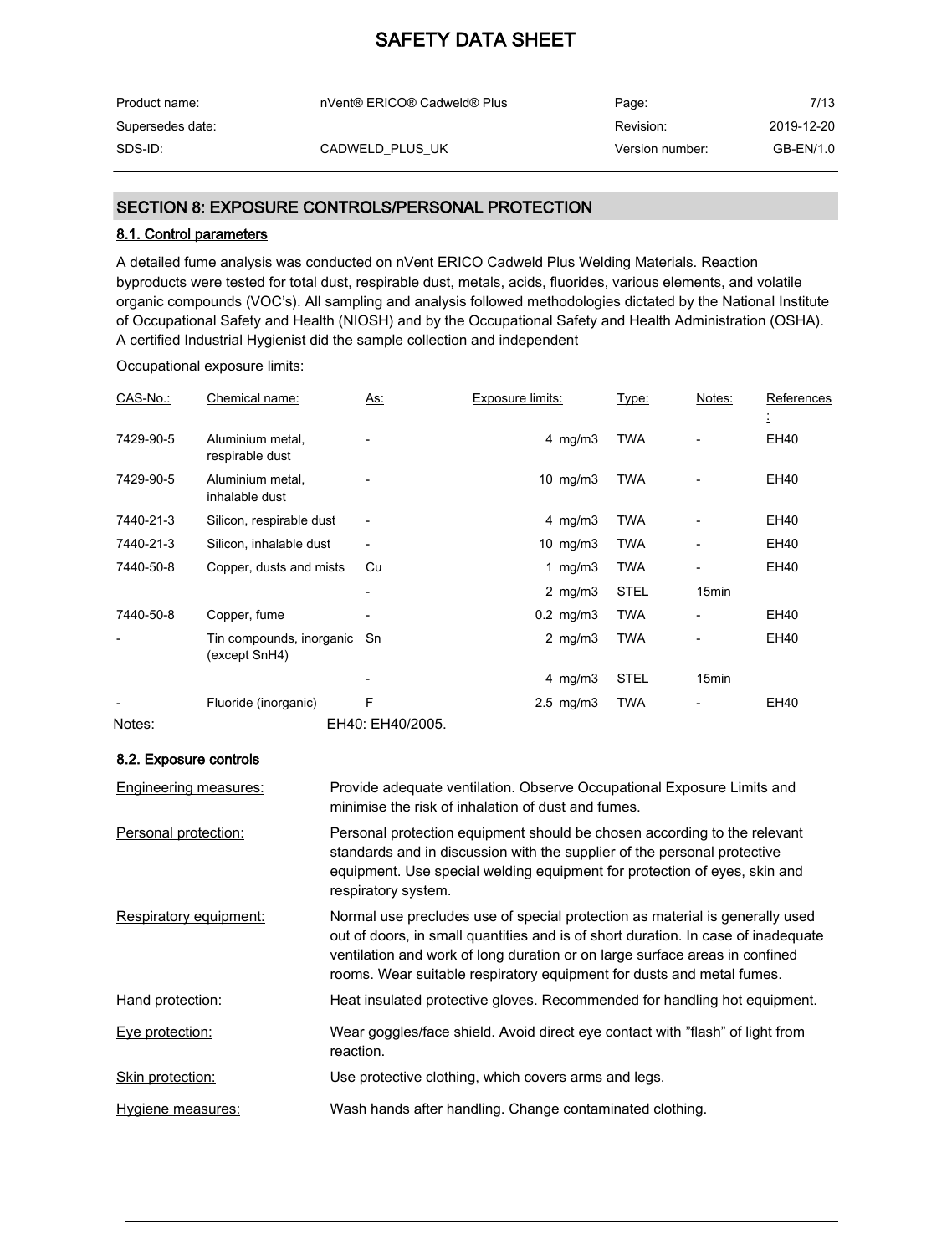| Product name:    | nVent® ERICO® Cadweld® Plus | Page:           | 8/13       |
|------------------|-----------------------------|-----------------|------------|
| Supersedes date: |                             | Revision:       | 2019-12-20 |
| SDS-ID:          | CADWELD PLUS UK             | Version number: | GB-EN/1.0  |

### SECTION 9: PHYSICAL AND CHEMICAL PROPERTIES

## 9.1. Information on basic physical and chemical properties

| Form:                                        | Granular.                             |
|----------------------------------------------|---------------------------------------|
| Colour:                                      | Grey-black                            |
| Odour:                                       | Odourless.                            |
| pH:                                          | Not available.                        |
| Melting point / freezing point:              | 1093°C / 2000°F                       |
| Boiling point:                               | Not available.                        |
| Flash point:                                 | Not relevant.                         |
| Evaporation rate:                            | Not relevant.                         |
| Vapour pressure:                             | Not relevant.                         |
| Vapour density:                              | Not relevant.                         |
| Solubility:                                  | Insoluble in water                    |
| Partition coefficient (n-<br>octanol/water): | Not available.                        |
| Auto-ignition<br><u>temperature (°C):</u>    | $> 950^{\circ}$ C / 1742 $^{\circ}$ F |
| Decomposition<br>temperature (°C):           | Not available.                        |
| Viscosity:                                   | Not relevant.                         |
| <b>Explosive properties:</b>                 | Not available.                        |
| Oxidising properties:                        | Not available.                        |
| 9.2. Other information                       |                                       |
| Other data:                                  | SPECIFIC GRAVITY (water=1): 5.5       |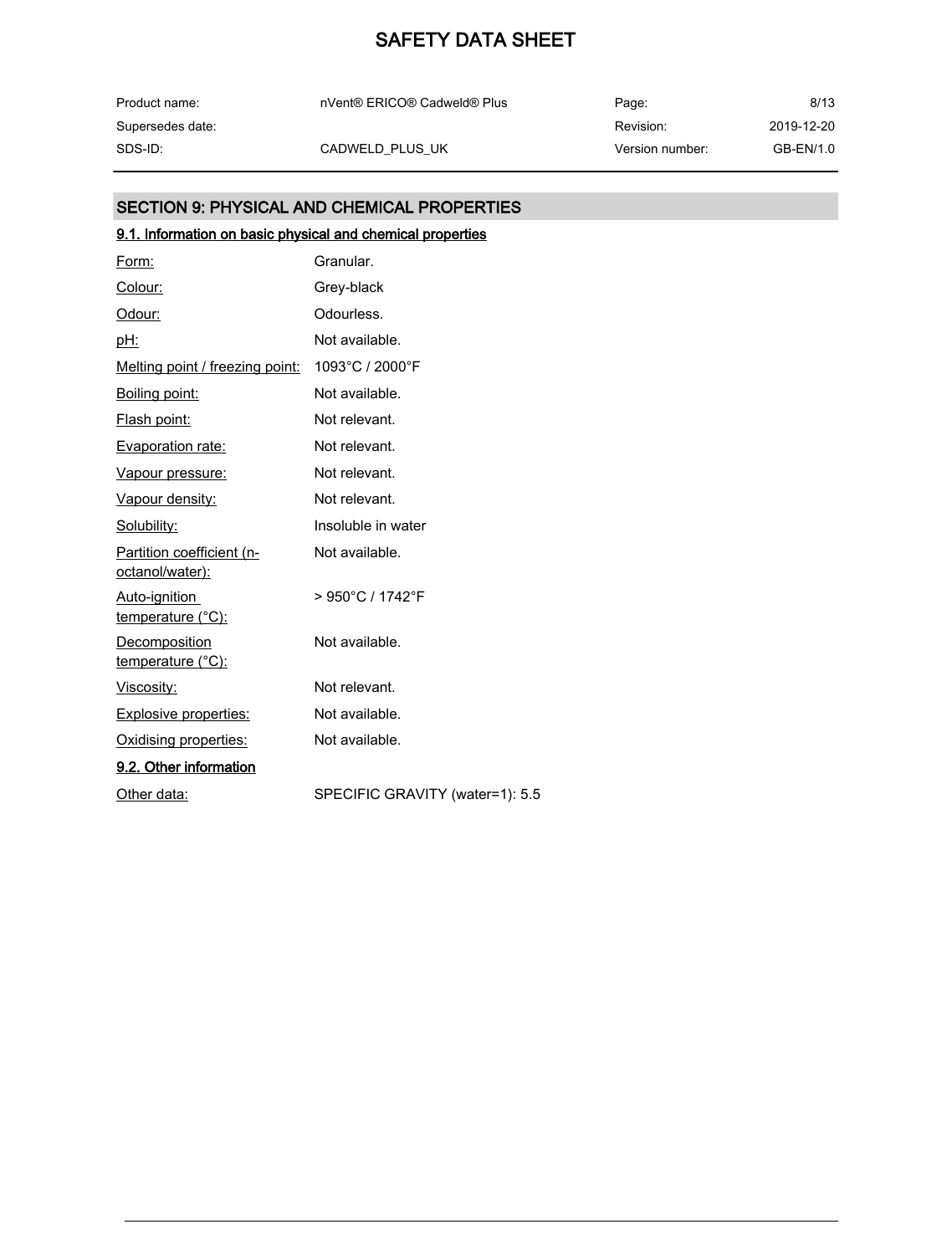| Product name:    | nVent® ERICO® Cadweld® Plus | Page:           | 9/13       |
|------------------|-----------------------------|-----------------|------------|
| Supersedes date: |                             | Revision:       | 2019-12-20 |
| SDS-ID:          | CADWELD PLUS UK             | Version number: | GB-EN/1.0  |

| <b>SECTION 10: STABILITY AND REACTIVITY</b>     |                                                                                                                                                                                                                |  |  |
|-------------------------------------------------|----------------------------------------------------------------------------------------------------------------------------------------------------------------------------------------------------------------|--|--|
| 10.1. Reactivity                                |                                                                                                                                                                                                                |  |  |
| Reactivity:                                     | See hazardous reactions.                                                                                                                                                                                       |  |  |
| 10.2. Chemical stability                        |                                                                                                                                                                                                                |  |  |
| Stability:                                      | Stable. Not sensitive to vibrations, shock or impact and is not subject to<br>spontaneous ignition.                                                                                                            |  |  |
| <u>10.3. Possibility of hazardous reactions</u> |                                                                                                                                                                                                                |  |  |
| Hazardous Reactions:                            | Aggressive reactions are possible if excess moisture is present in the mould or<br>on the conductors to be welded. Care should be taken to ensure proper<br>preparation in accordance with instruction prints. |  |  |
| 10.4. Conditions to avoid                       |                                                                                                                                                                                                                |  |  |
|                                                 | Conditions/materials to avoid: Temperatures above ignition point. (950 °C)                                                                                                                                     |  |  |
| 10.5. Incompatible materials                    |                                                                                                                                                                                                                |  |  |
| Incompatible materials:                         | Typical of problems associated with molten metals.                                                                                                                                                             |  |  |
| 10.6. Hazardous decomposition products          |                                                                                                                                                                                                                |  |  |
| Hazardous decomposition<br>products:            | None under normal conditions. Polymerization will not occur.                                                                                                                                                   |  |  |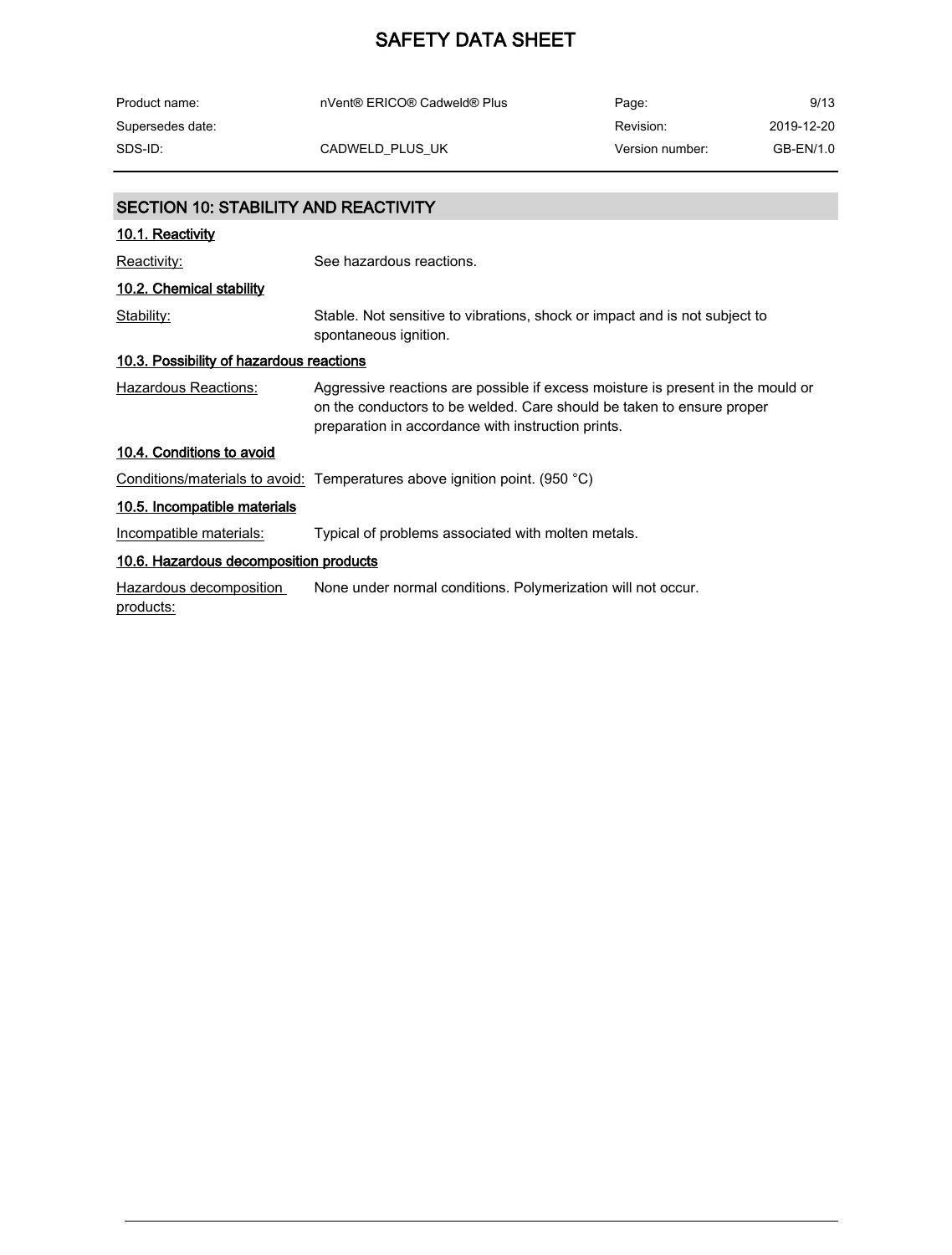| Product name:    | nVent® ERICO® Cadweld® Plus | Page:           | 10/13      |
|------------------|-----------------------------|-----------------|------------|
| Supersedes date: |                             | Revision:       | 2019-12-20 |
| SDS-ID:          | CADWELD PLUS UK             | Version number: | GB-EN/1.0  |

### SECTION 11: TOXICOLOGICAL INFORMATION

| 11.1. Information on toxicological effects                |                                                                                                                                                                                                                                                                                                                      |  |
|-----------------------------------------------------------|----------------------------------------------------------------------------------------------------------------------------------------------------------------------------------------------------------------------------------------------------------------------------------------------------------------------|--|
| <b>Acute Toxicity (Oral):</b>                             | Harmful if swallowed.                                                                                                                                                                                                                                                                                                |  |
| <b>Acute Toxicity (Dermal):</b>                           | Based on available data, the classification criteria are not met.                                                                                                                                                                                                                                                    |  |
| <b>Acute Toxicity (Inhalation):</b>                       | Harmful if inhaled.                                                                                                                                                                                                                                                                                                  |  |
| <b>Skin Corrosion/Irritation:</b>                         | Based on available data, the classification criteria are not met.                                                                                                                                                                                                                                                    |  |
| Serious eye damage/irritation: Causes serious eye damage. |                                                                                                                                                                                                                                                                                                                      |  |
| Respiratory or skin<br>sensitisation:                     | Based on available data, the classification criteria are not met.                                                                                                                                                                                                                                                    |  |
| Germ cell mutagenicity:                                   | Based on available data, the classification criteria are not met.                                                                                                                                                                                                                                                    |  |
| Carcinogenicity:                                          | Based on available data, the classification criteria are not met.                                                                                                                                                                                                                                                    |  |
| <b>Reproductive Toxicity:</b>                             | Based on available data, the classification criteria are not met.                                                                                                                                                                                                                                                    |  |
| STOT - Single exposure:                                   | Based on available data, the classification criteria are not met.                                                                                                                                                                                                                                                    |  |
| STOT - Repeated exposure:                                 | Based on available data, the classification criteria are not met.                                                                                                                                                                                                                                                    |  |
| <b>Aspiration hazard:</b>                                 | Based on available data, the classification criteria are not met.                                                                                                                                                                                                                                                    |  |
| Inhalation:                                               | Dust may irritate throat and respiratory system and cause coughing. Heating<br>above the melting point releases metallic oxides which may cause metal fume<br>fever by inhalation. The symptoms are shivering, fever, malaise and muscular<br>pain.                                                                  |  |
| Skin contact:                                             | Dust has an irritating effect on moist skin. Prolonged and/or repeated contact:<br>May cause eczema-like skin disorders (dermatitis). The molten product can<br>cause serious burns.                                                                                                                                 |  |
| Eye contact:                                              | Particles/fumes in the eyes may cause discomfort/irritation.                                                                                                                                                                                                                                                         |  |
| Ingestion:                                                | Ingestion may cause nausea, headache, dizziness and intoxication.                                                                                                                                                                                                                                                    |  |
| Specific effects:                                         | Frequent inhalation of dust over a long period of time increases the risk of<br>developing lung diseases. Copper oxide may by repeated or prolonged inhalation<br>occasionally cause ulceration and perforation of the nasal septum. Long term<br>exposure to copper containing dusts may cause allergic dermatitis. |  |
| Toxicological data:                                       | LD50 (oral, rat): 1340 mg/kg (Dicopper oxide)                                                                                                                                                                                                                                                                        |  |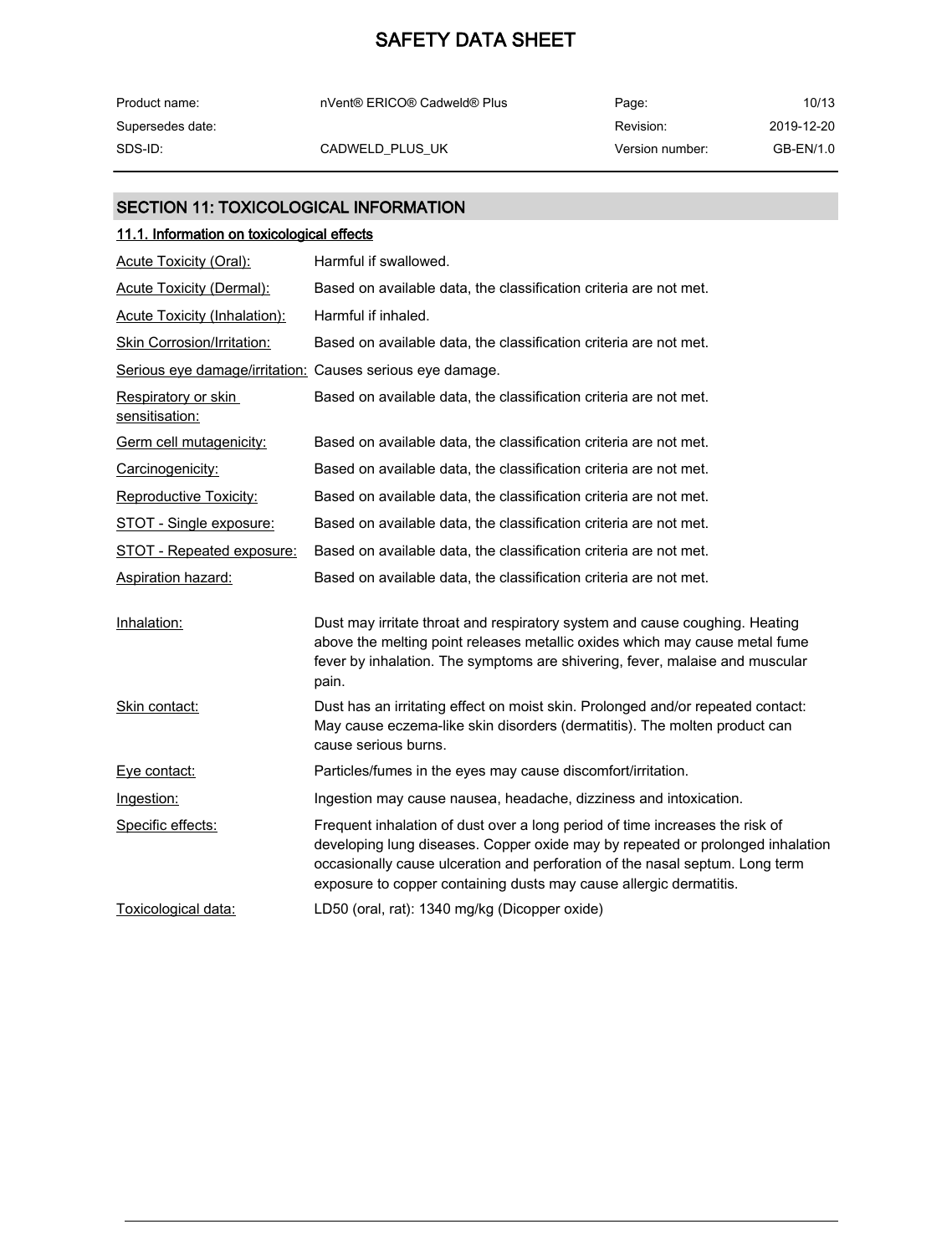| Product name:    | nVent® ERICO® Cadweld® Plus | Page:           | 11/13      |
|------------------|-----------------------------|-----------------|------------|
| Supersedes date: |                             | Revision:       | 2019-12-20 |
| SDS-ID:          | CADWELD PLUS UK             | Version number: | GB-EN/1.0  |

## SECTION 12: ECOLOGICAL INFORMATION

| <u>ULUTION TZ. LUULUUIUAL INI UNIMATIUN</u> |                                                                                 |  |
|---------------------------------------------|---------------------------------------------------------------------------------|--|
| 12.1. Toxicity                              |                                                                                 |  |
| Ecotoxicity:                                | Very toxic to aquatic life with long lasting effects.                           |  |
|                                             | Dicopper oxide:                                                                 |  |
|                                             | M-factor (acute): 100                                                           |  |
|                                             | M-factor (chronic): 100                                                         |  |
|                                             | Copper oxide:                                                                   |  |
|                                             | M-factor (acute): 100                                                           |  |
|                                             | M-factor (chronic): 100                                                         |  |
|                                             | Copper:                                                                         |  |
|                                             | M-factor (acute): 1                                                             |  |
| 12.2. Persistence and degradability         |                                                                                 |  |
| Degradability:                              | The product solely consists of inorganic compounds which are not biodegradable. |  |
| 12.3. Bioaccumulative potential             |                                                                                 |  |
| Bioaccumulative potential:                  | No data available on bioaccumulation.                                           |  |
| 12.4. Mobility in soil                      |                                                                                 |  |
| Mobility:                                   | The product is not volatile but may be spread by dust-raising handling.         |  |
| 12.5. Results of PBT and vPvB assessment    |                                                                                 |  |
| PBT/vPvB:                                   | This product does not contain any PBT or vPvB substances.                       |  |
| 12.6. Other adverse effects                 |                                                                                 |  |
| Other adverse effects:                      | None known.                                                                     |  |
|                                             |                                                                                 |  |

### SECTION 13: DISPOSAL CONSIDERATIONS

#### 13.1. Waste treatment methods

Dispose of waste and residues in accordance with local authority requirements. Waste is classified as hazardous waste.

Waste from residues: EWC-code: 16 05 07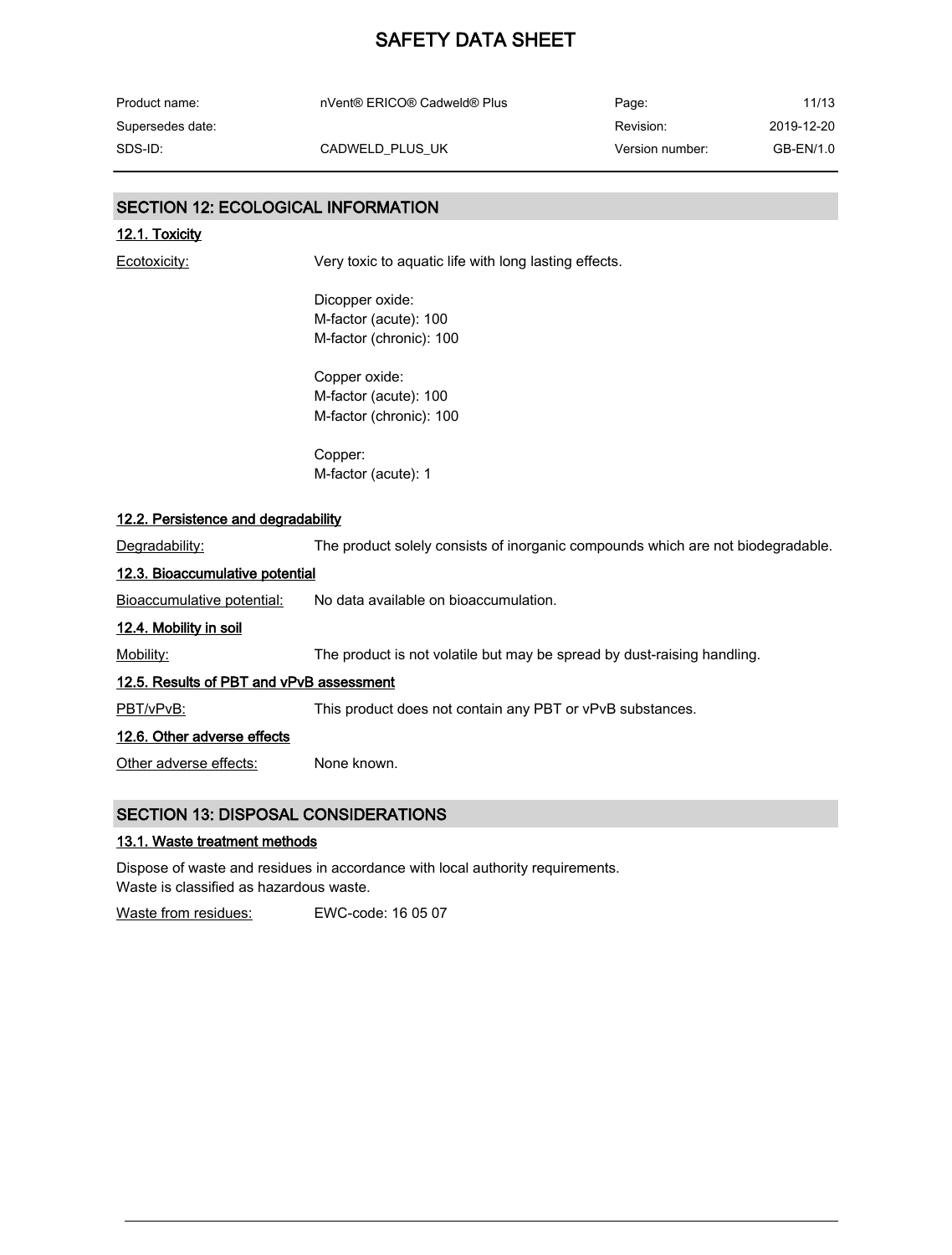| Product name:    | nVent® ERICO® Cadweld® Plus | Page:           | 12/13      |
|------------------|-----------------------------|-----------------|------------|
| Supersedes date: |                             | Revision:       | 2019-12-20 |
| SDS-ID:          | CADWELD PLUS UK             | Version number: | GB-EN/1.0  |

#### SECTION 14: TRANSPORT INFORMATION

The product is covered by international regulation on the transport of dangerous goods (IMDG, IATA, ADR/RID).

| 14.1. UN number                                |                                                                          |  |
|------------------------------------------------|--------------------------------------------------------------------------|--|
| $UN-No:$                                       | 3077                                                                     |  |
| 14.2. UN proper shipping name                  |                                                                          |  |
| <b>Proper Shipping Name:</b>                   | ENVIRONMENTALLY HAZARDOUS SUBSTANCE, SOLID, N.O.S. (Dicopper<br>oxide)   |  |
| 14.3. Transport hazard class(es)               |                                                                          |  |
| Class:                                         | 9                                                                        |  |
| 14.4. Packing group                            |                                                                          |  |
| PG:                                            | III                                                                      |  |
| 14.5. Environmental hazards                    |                                                                          |  |
| Marine pollutant:                              | Yes.                                                                     |  |
| <b>Environmentally Hazardous</b><br>substance: | Yes.                                                                     |  |
| 14.6. Special precautions for user             |                                                                          |  |
| Special precautions:                           |                                                                          |  |
|                                                | 14.7. Transport in bulk according to Annex II of MARPOL and the IBC Code |  |

Transport in bulk: Fransport in bulk:

#### SECTION 15: REGULATORY INFORMATION

#### 15.1. Safety, health and environmental regulations/legislation specific for the substance or mixture

| National regulation: | Regulation (EC) No 1907/2006 of the European Parliament and of the Council of<br>18 December 2006 concerning the Registration, Evaluation, Authorisation and<br>Restriction of Chemicals (REACH), establishing a European Chemicals Agency,<br>amending Directive 1999/45/EC and repealing Council Regulation (EEC) No<br>793/93 and Commission Regulation (EC) No 1488/94 as well as Council Directive<br>76/769/EEC and Commission Directives 91/155/EEC, 93/67/EEC, 93/105/EC and<br>2000/21/EC, with amendments.<br>Regulation (EC) No 1272/2008 of the European Parliament and of the Council of<br>16 December 2008 on classification, labelling and packaging of substances and<br>mixtures, amending and repealing Directives 67/548/EEC and 1999/45/EC, and<br>amending Regulation (EC) No 1907/2006 with amendments.<br>The Control of Substances Hazardous to Health Regulations 2002 (S.I 2002 No.<br>2677) with amendments.<br>EH40/2005, Workplace exposure limits 2005, with amendments. |
|----------------------|---------------------------------------------------------------------------------------------------------------------------------------------------------------------------------------------------------------------------------------------------------------------------------------------------------------------------------------------------------------------------------------------------------------------------------------------------------------------------------------------------------------------------------------------------------------------------------------------------------------------------------------------------------------------------------------------------------------------------------------------------------------------------------------------------------------------------------------------------------------------------------------------------------------------------------------------------------------------------------------------------------|
|                      | The List of Wastes (England) (Amendment) Regulations 2005. (SI 2005 No. 895).                                                                                                                                                                                                                                                                                                                                                                                                                                                                                                                                                                                                                                                                                                                                                                                                                                                                                                                           |

#### 15.2. Chemical Safety Assessment

CSA status: No chemical safety assessment has been carried out.